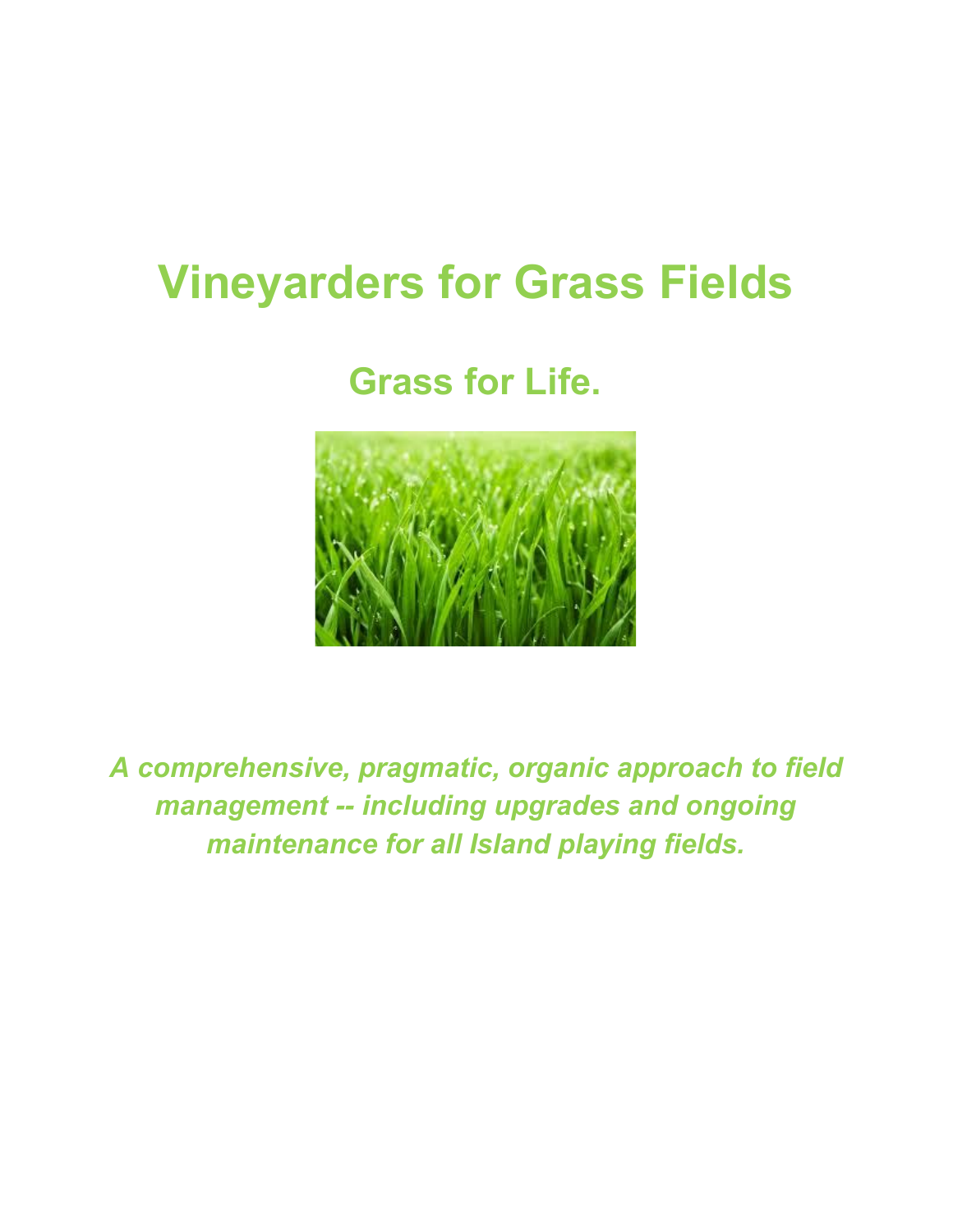#### **Vineyarders for Grass Fields**

# **Main goals:**

- **● A new track for MVRHS.**
- **● A comprehensive, pragmatic, organic approach to field management -- including upgrades and ongoing maintenance for all island playing fields.**

#### **The issues we will address with our goals:**

- A failed track
- Neglected, unsafe fields island-wide
- Title IX compliance
- Limited school and town budgets for field maintenance
- No comprehensive plan for field use or rotation

#### **Why grass?**

There is no definitive, conclusive evidence that proves that synthetic playing fields are safe for both humans and the environment. We subscribe to the precautionary principle:

"When an activity raises threats of harm to human health or the environment, precautionary measures should be taken even if some cause-and-effect relationships are not fully established scientifically."

We also believe proponents of an activity or substance, rather than the public, should bear the burden of proving its safety. The companies manufacturing these synthetic fields have not. And companies that swore by the safety and durability of their fields just a few years ago are now facing class action suits. No Federal or national health organization regulates the synthetic field components as children's products.

Meanwhile, grass is a time-tested playing surface that offers a host of human health and environmental benefits. And when properly maintained, grass has proven to be safe and the overwhelming preference for professional athletes worldwide.

#### **Is it really possible for us to have healthy grass playing fields here on Martha's Vineyard?**

Yes. Just like any living organism, grass needs food, water and air. Our Vineyard fields have been deprived of all three – particularly air and water. Nothing significant has been done to any of our playing fields for years. So to expect them to flourish with no care is unreasonable. According to grass expert Jerad Minnick, "The fields are under maintained, not overused." He also said the Island's sandy soil is ideal for grass growing and drainage.

#### **What we need is proper care.**

On his visit to the island Minnick assessed all the fields on the Island, checked the soil and tested for compaction. Given the soil/sand quality here, he said we will see vast improvement with some very simple steps:

- Aeration. Compaction is the reason over 90% of fields fail.
- Better seed selection and proper overseeding.
- Improved irrigation.
- Planning. Knowing which fields are going to need additional TLC at the end of the season.

There are bigger changes that need to be implemented as well: the grade fixes at the high school and the installation of a new track infield. In terms of the latter, our aim is to have the track and infield installed and ready for play by the spring of 2018, assuming MVRHS manages the bidding process efficiently.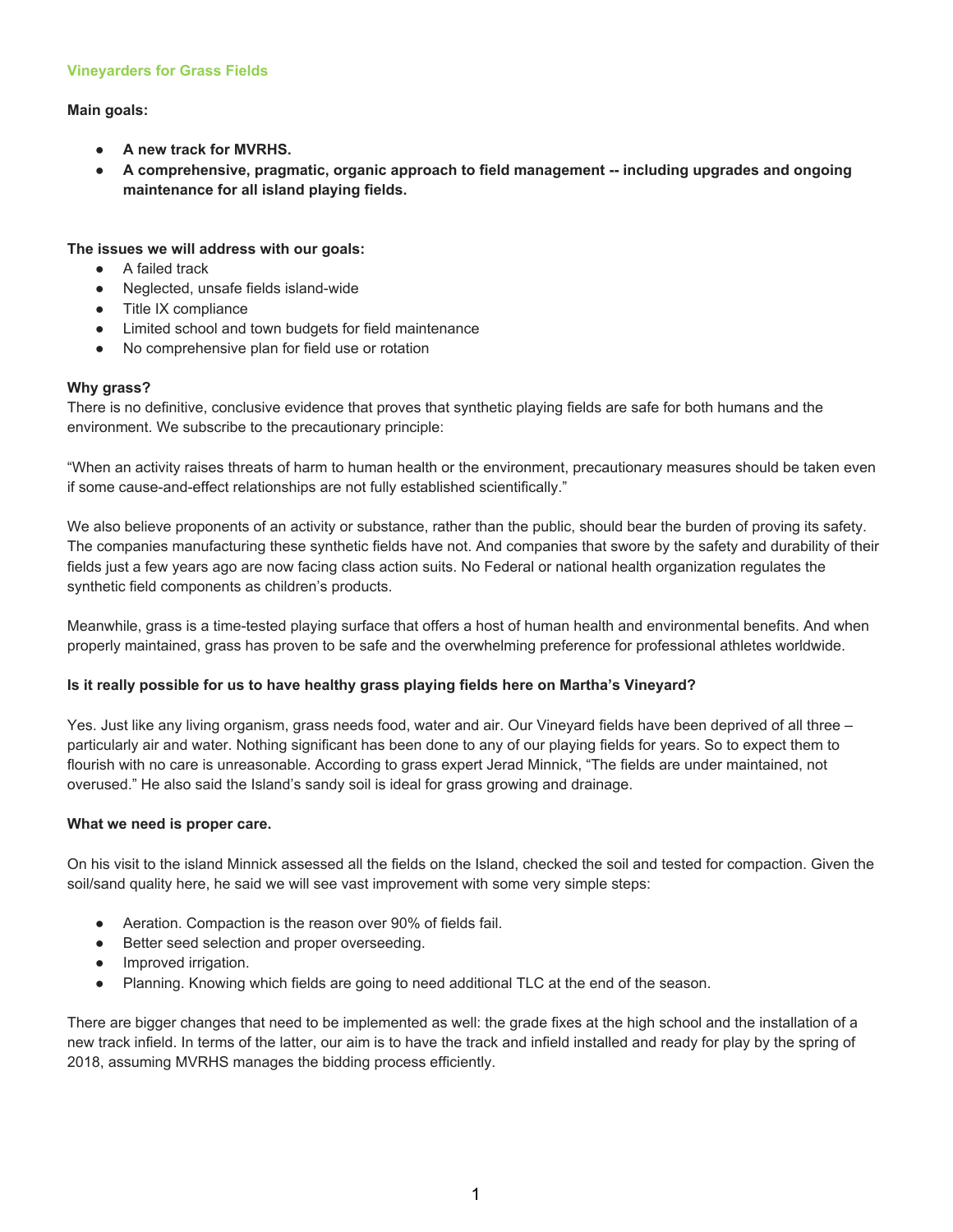#### **How would Grass for Life work?**

We will work with you. We see this as a long term partnership. A lifetime!

**Vineyarders for Grass Fields** will underwrite the cost of the new track and infield, upgrade all the fields, purchase new equipment, and establish an endowed fund through the Permanent Endowment for Martha's Vineyard to create an Island grass superintendent position in perpetuity.

The Island grass superintendent would work directly with the schools and towns to ensure that this all-Island organic grass initiative is a success. This superintendent would be paid, trained, insured, and equipped by us. Jerad Minnick would serve as an advisor until the program is up and running. We would seek out Island mentors to work with her, and we would reciprocate that mentorship, offering the MVRHS horticulture classes opportunities to work with the grass superintendent and learn.

This said, **Vineyarders for Grass Fields** would expect a reciprocal relationship with the towns and schools where they would contribute as budgets and time allows. In the case of the track which is time sensitive, we will rely on MVRHS to provide the budget (necessary for our fundraising) and manage the bidding process.

Additionally, one great added advantage to overseeing the care of ALL the fields with a grass superintendent is that we can orchestrate – ISLAND WIDE – field use and maintenance. So if one field needs a break, we can make that happen.

#### **How does grass work?**

Unlike synthetic surfaces, grass is a fairly simple process. As Minnick says, "Growing grass isn't hard. The one thing it [grass] is meant to do on this earth to do is grow."

#### **First there is seven step rehabilitation program:**

- 1. Assess, retool and or install an irrigation system.
	- For the infield at the high school, we'd need to establish that a current well has enough gallons per minute to add another field to its load. Once this is established, a new 2" line would be trenched and installed.
	- Following this initial installation, the irrigation system would be installed. Off island, this process takes a professional irrigation company about 2 weeks. Here, we might double the time.
	- Minnick suggests putting the irrigation out to bid with several local companies and/or getting this work donated. Or having the labor donated and just paying for the materials.
	- NOTE 1: THIS FIRST STEP MUST BE COMPLETED NO MATTER WHAT SURFACE YOU CHOOSE AS BOTH GRASS AND GEOFILL SYNTHETIC FIELDS NEED IRRIGATION. Neither this process nor the expense is noted on Gale Associates' plan for their proposed synthetic field.
- 2. Assess the current soil and grade and then regrade and amend the soil with organic compounds as necessary.
	- For the infield, knowing there is a lot of junk in that field, it would mean taking a lot of debris out and bringing in some (but not a lot) topsoil. Perhaps adding some peat moss to hold moisture. Both of these could be procured from a local source. Minnick suggests that they might add some mycorrhiza to the sand. Briefly, mycorrhiza is an organic, natural fungus that has a symbiotic relationship with a plant's root and helps the roots of a plant established. Note that this is a common and smart practice that most professional grass growers and hay farmers incorporate into their soil or when they seed.
	- For fields like the football field and the soccer fields, amending the soil will be less of a story; regrading will be the larger issue. Off island, re-grading costs about 2 cents a square foot.
	- Minnick suggests that for the larger grading issues and installation of the infield that we use a company such as STS. Mike Taus has already connected with them. Minnick works with STS frequently and feels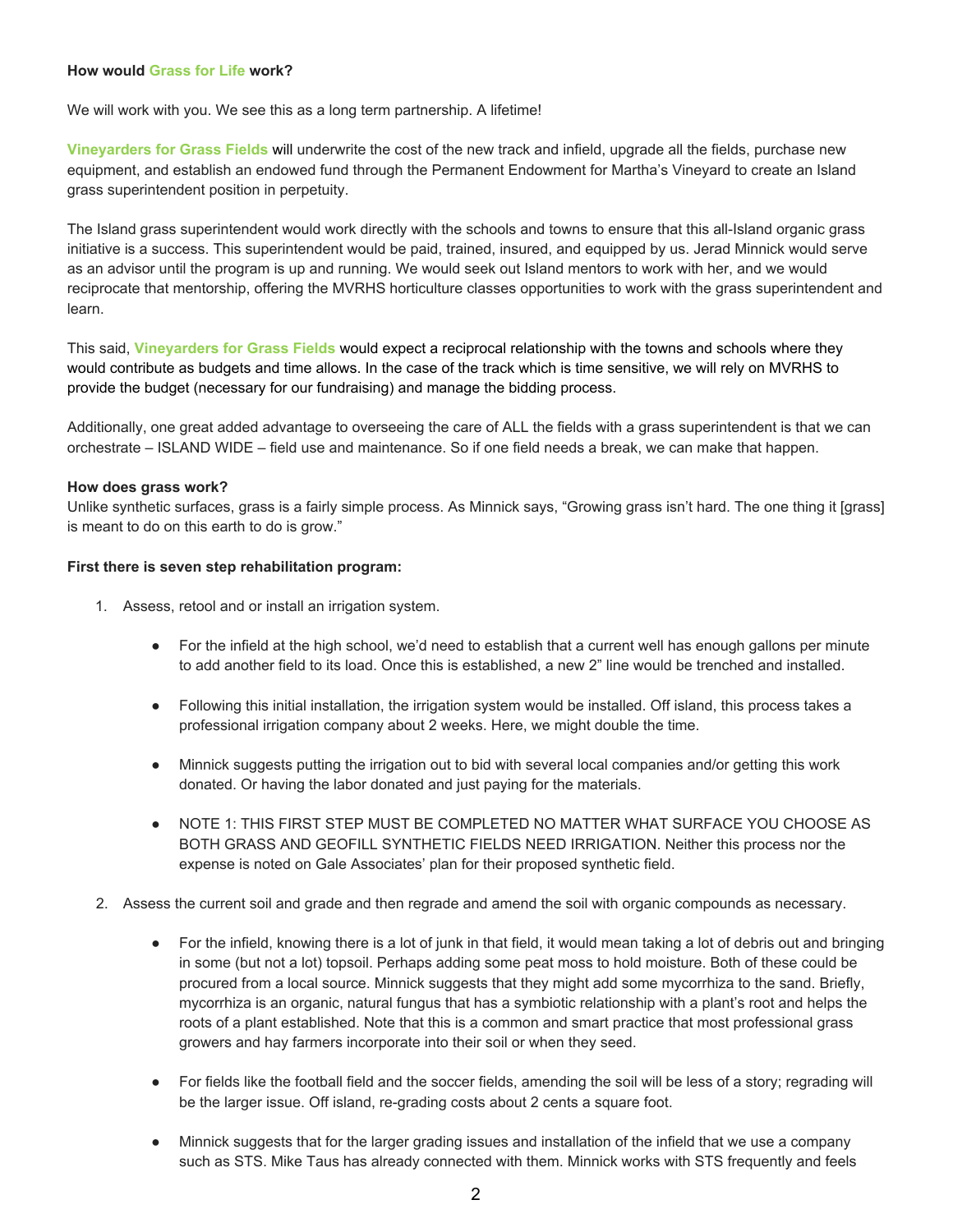they are the best in the business. He will follow up and has offered to facilitate this relationship if we'd like to pursue it.

- 3. Re-seed the field.
	- According to Minnick, we can plant seed anytime. So, if the infield is ready to be seeded in July, then that is when we will do it. His seed of choice are Kentucky bluegrass with ryegrass in it.
	- For fields that are being reworked, but not completely ripped up, they will just get overseeded.
- 4. The new seed germinates. This takes 6-8 days.
- 5. After about 20 days, the grass needs to be cut.
- 6. After 8 weeks, the field is ready to be played on! Assessments are made.
	- Does the field need more or less water? Does its growth need to be supported by an organic fertilizer?
- 7. Begin a regular maintenance program.
	- NOTE 2: If the irrigation system is healthy and working and the grading is not an issue (as it is at the West Tisbury School), and the field just needs a little topsoil and overseeding, we will move from evaluation and small fixes right to regular maintenance.

#### **Moneywise, what would this comprehensive, organic rehabilitation plan cost?**

The cost of fixing each field will be different. There are some fields, such as the West Tisbury School fields, which are already well-irrigated and in pretty good shape. This will not require much in terms of refurbishment and large expenses. Whereas, the football field, the softball field and the infield for the new track will require much more. Minnick estimates that if we plan on spending about \$50,000 (for irrigation, re-grading, seeding, etc.) on each field it will all balance out -- some needing more and others much less. He estimates that the infield would be about \$200,000 off island (so double it to \$350,000-\$400,000. for the island). He does not anticipate that the initial upgrades will total more than one million dollars. That's at least 10 fields getting a real upgrade and a new infield!

#### **The regular maintenance program for a field:**

- Mowing 2X per week (in high season), this takes approximately 40-60 minutes per field
- Aeration once a month
- Fertilize 5 times a year
- Seeding and overseeding  $-2-3$  times a year
- Make sure irrigation is running properly and mower blades are sharp. Healthy equipment = healthy fields!

#### **To effectively and efficiently maintain the fields we would need to invest in the following equipment:**

- Mower SPECIFICALLY for fields: \$60,000 [Jerad suggests that it would be better to lease to defer payments and then replace with a new machine in 5 years], preferably a 60" or 72" model
- Hydrostatic 48" walk behind with an aluminum bagger: \$7,500
- Self propelled belt mower 18-22" inches (for less accessible spaces): \$750
- 2 Backpack blowers: \$1,500
- Tractor: \$50,000 [Lasting 10 years]
- Slicing aerator: \$10,000 [Lasting 10 years]
- Decompaction aerator: \$20,000 [Lasting 10 years]
- Trailer for mower: \$7,500
- Mower blade sharpener and extra mower blades: \$2,000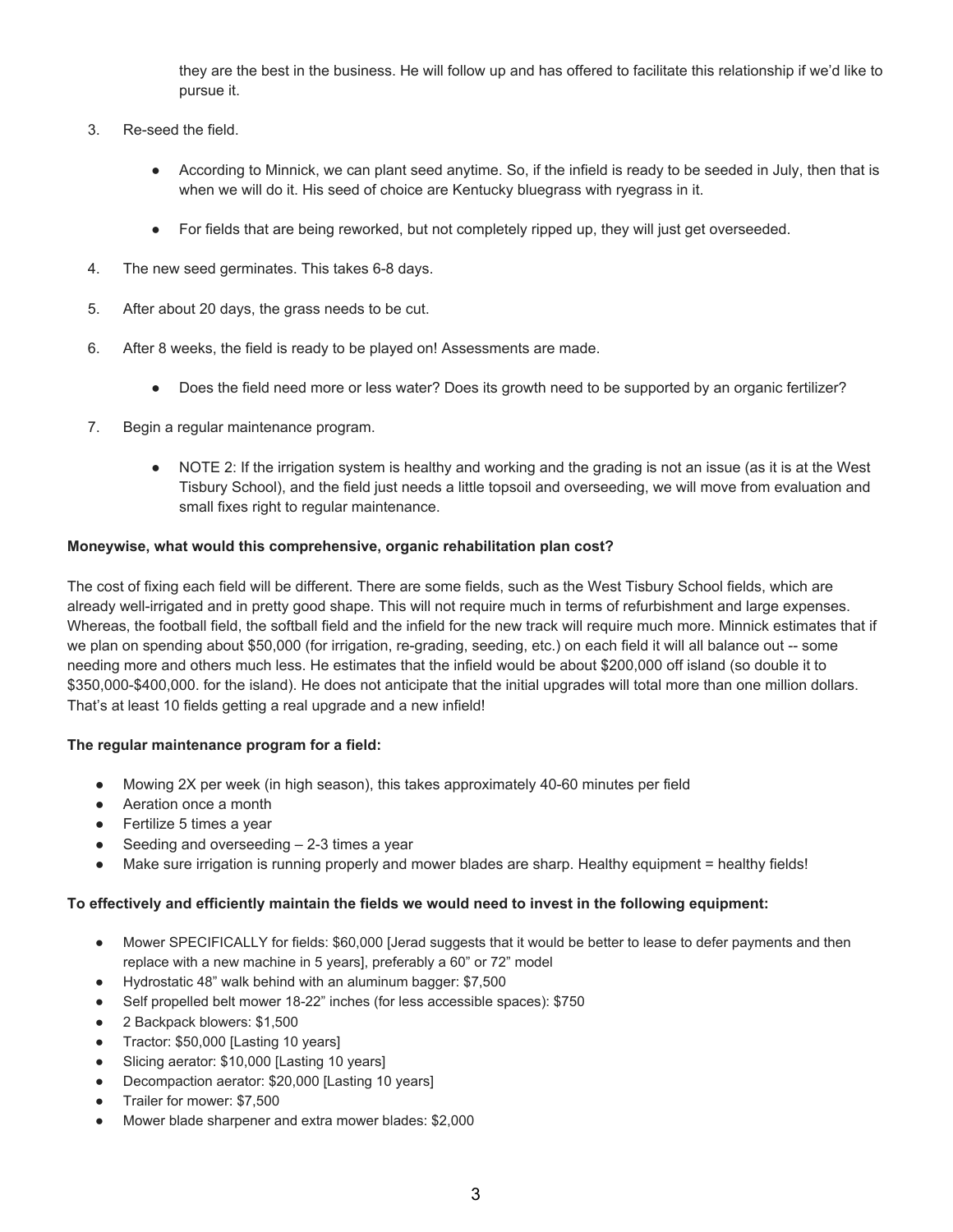#### **Cost of a field superintendent to coordinate, oversee all maintenance:**

\$75,000 base salary, plus health insurance.

# TOTAL INITIAL COST for 12 fields & the labor & equipment to maintain them: \$1,185,000 [Track estimate pending]

\$350-400,000 for a new grass infield with irrigation \$500,000 for total rehabilitation of 11 new fields [while we are saying \$50,000 per field, several need ½ that] \$160,000 for equipment \$75,000 for field superintendent \$50,000 for Jerad Minnick advisory position

# **Estimated annual costs:**

Estimates of around \$200,000 for seed, top soil, irrigation costs, field paint, equipment maintenance, etc. for ALL fields on the island.

\$75,000 for a field superintendent.

# **Is Grass for Life financially realistic?**

Yes. We were skeptical too! We talked with Michael Stachowicz, Turf Specialist for Washington, D.C.'s National Parks Service. He oversees hundreds of acres of organic grass. He reaffirmed that natural grass is more financially prudent. Every year he gets offered "gifts" of synthetic fields. The reason he turns them down? While grass and synthetic turf cost about the same to maintain year to year, he cannot justify the replacement costs, often one million dollars per field every 8 years. Likewise, if we opted in for synthetic turf, MVRHS would be looking at another million dollar expense in 7-10 years. And it is still not clear how the school would pay for this. This would mean they'd have to start saving about \$70,000 per year for ONE field, which is nearly half the budget for taking care of ALL the fields on the island in one year.

Additionally, this plan allows the schools and towns to improve their playing fields without any significant budget increase on their end.

# **Last thoughts:**

**Vineyarders for Grass Fields** believes this approach reflects the deep-rooted passion for athletics, conservation and community that this island's raw landscape inspires and is known for.

#### **Going forward:**

Were we to pursue this plan, our next steps would be:

- Offering a unified commitment to the community
- Fundraising for the track, fields, endowment and superintendent position
- Hiring Jerad Minnick and MVRHS-approved contractors to facilitate these projects
- Soliciting in-kind donations from local contractors
- Hiring a grass superintendent
- Coordinating with all the Island schools and Park and Rec departments as needed/wanted